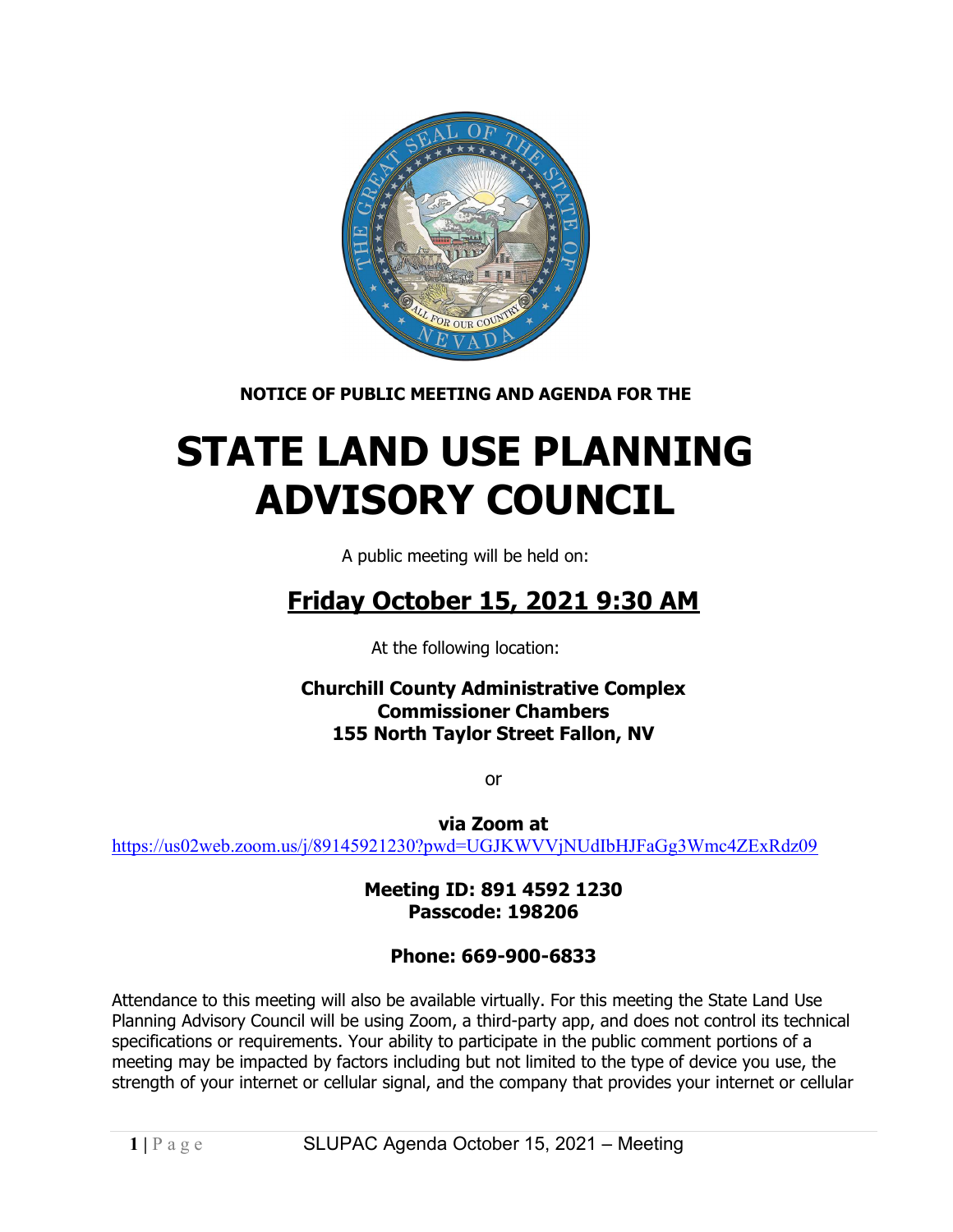service. The State Land Use Planning Advisory Council is not responsible if you are not able to participate in a meeting through Zoom due to these or any other factors.

Public comment may be submitted via email prior to the meeting, please submit public comments to scarey@lands.nv.gov by 4 PM on October 13, 2021. For questions or additional information, you may contact Scott Carey, State Lands Planner at 775-684-2723 or at scarey@lands.nv.gov.

#### Please note that times listed are estimates

#### 9:30 am 1) Call to Order

Roll Call of the Council and Introductions of staff & guests.

#### 9:40 am 2) Public Comment

This is an opportunity for the public to provide public comment on any item included on the agenda or any other land use planning and any other related topic not included on the agenda. (Pursuant to NRS 241.020, no action may be taken upon a matter raised under this item until the matter has been specifically included on an agenda).

#### 9:45 am 3) Review of Agenda (For Possible Action)

(Agenda is reviewed for unforeseen circumstances such as the inability of a scheduled speaker to attend, to move an item to a different time during the meeting to accommodate a speaker, etc.)

#### 9:50 am 4) Approval of Meeting Minutes (For possible action)

• Approval of minutes from the March 1, 2021 SLUPAC meeting

#### 10:00 am 5) County and Member Planning Updates (For Discussion Only)

Updates from SLUPAC members on planning and land use related activities within their areas of representation. Members – State Land Use Planning Advisory Council

#### 10:45 am 6) Churchill County Presentation (For Discussion Only)

The Council will hear a presentation about the proposed Fallon Range Testing Complex Modernization & lands bill and planned economic development projects in Churchill County. Members - State Land Use Planning Advisory Council

#### 11:05 am 7) Railroad Valley Proposed NASA Withdrawal and Possible Adoption of a Comment Letter (For Possible Action)

 The Council will receive an update on the proposed NASA withdrawal of public lands in Railroad Valley. Following the update, the Council will review and consider adoption of a letter from the Council outlining comments on the proposed withdrawal.

#### 11:30 am 8) Nevada Division of Outdoor Recreation and Dark Skies Program **Presentation (For Discussion Only)**

The Council will hear a presentation from Colin Robertson, Administrator of the Nevada Division of Outdoor Recreation, about the Division and the Dark Skies Program. Members -State Land Use Planning Advisory Council